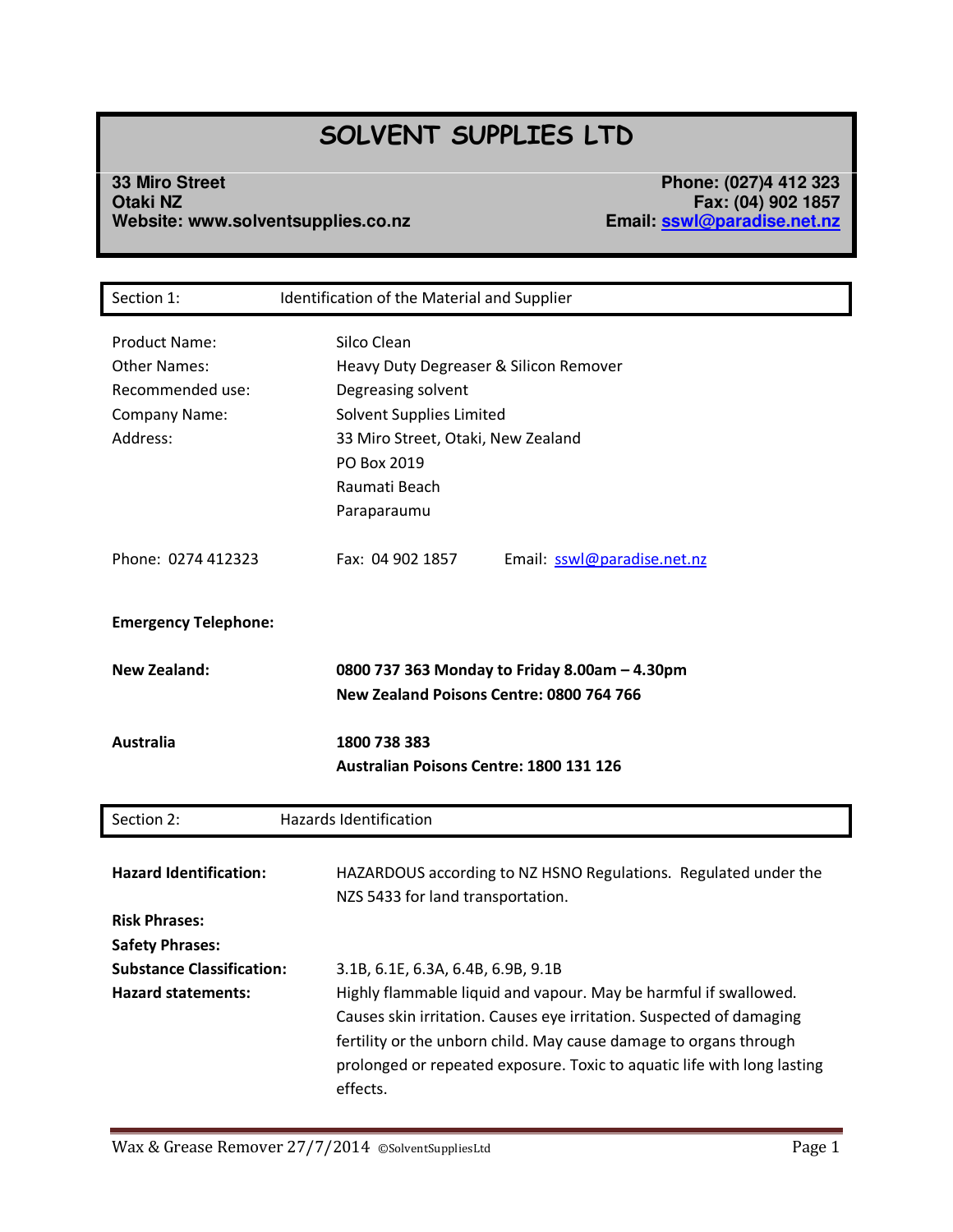### Section 3: Composition/Information on Ingredients

| Ingredients:                              | %         | CAS No:    | TWA                                          |
|-------------------------------------------|-----------|------------|----------------------------------------------|
| <b>Mineral Turpentine:</b>                | $30 - 60$ | Mixture:   | $217 \text{ mg/m}^3$ as NZ OSH<br>(WES) 2002 |
| Petroleum Naphtha, light<br>hydrotreated: | $30 - 60$ | 64742-49-0 | 72 mg/m <sup>3</sup> as h <sub>OSHA</sub>    |
| Methyl benzene                            | 10-30     | 108-88-3   | 188 mg/m <sup>3</sup> NZ OSH (WES)<br>2002   |

| $\sim$<br>Section 4: | <b>First Aid Measures</b> |  |
|----------------------|---------------------------|--|
|                      |                           |  |

| Eyes:      | Rinse cautiously with water for several minutes. Remove contact lenses if present and     |
|------------|-------------------------------------------------------------------------------------------|
|            | easy to do so. Continue rinsing. If eye irritation persists get medical attention/advice. |
| Swallowed: | Call a POISON CENTRE (NZ 0800 764 766) or Australia (131 126) or doctor/physician if      |
|            | you feel unwell.                                                                          |
| Skin:      | IF ON SKIN: Remove/Take off immediately all contaminated clothing. Rinse skin with        |
|            | water/shower. IF skin irritation occurs, get medical advice/attention.                    |
| Inhaled:   | Remove to fresh air and keep at rest in a position comfortable for breathing.             |

| Section 5: | <b>Fire Fighting Measures</b> |
|------------|-------------------------------|
|            |                               |

**Extinguisher:** Foam, Carbon Dioxide, Dry Chemical

**Hazards from combustion products** 

**Special protective precautions and equipment for firefighters** 

**Fire/Explosion Hazard** 

**Auto Ignition Temperature** 

**Lower Explosion Limit/Upper Explosion Limit** 

**Hazchem code:** 3(Y)E

Flash Point:  $-30^{\circ}$ C

Section 6: Accidental Release Measures

### **Emergency Procedures**

Keep spectators away and avoid breathing dust or vapours.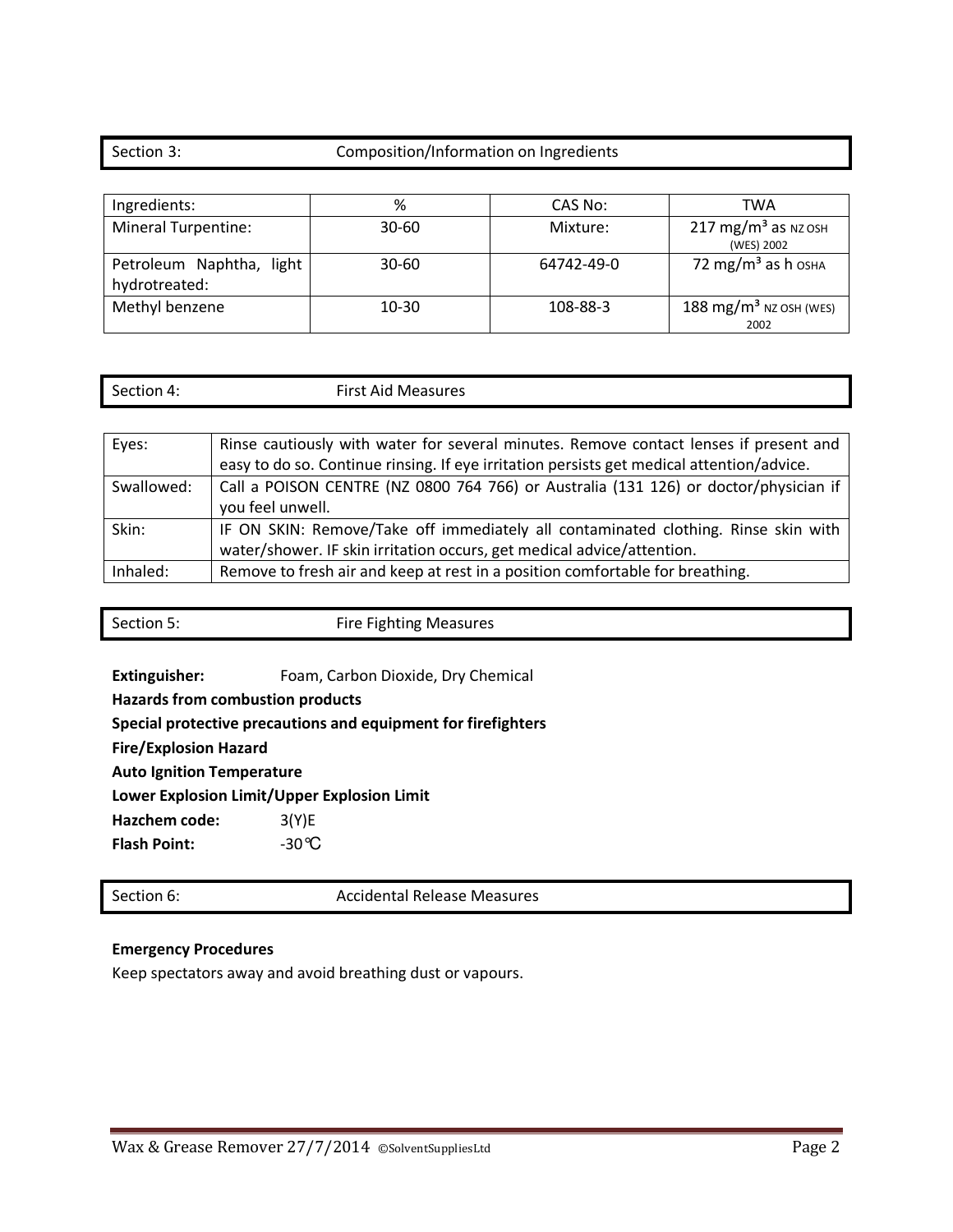## **Methods and materials for containment and clean up**

| Wear protective clothing and breathing apparatus.                                       |  |
|-----------------------------------------------------------------------------------------|--|
|                                                                                         |  |
| Use absorbent clean up materials, such as fire retardant treated sawdust or             |  |
| diatomaceous earth.                                                                     |  |
| Keep spills (and as much as possible cleaning runoffs) out of municipal sewers and      |  |
| waterways.                                                                              |  |
| Sweep up.                                                                               |  |
| Place in separate container for disposal or recovery.                                   |  |
| <b>Major Spills:</b><br>Dike and contain spill with inert materials (eg sand).          |  |
| Keep spills (and as much as possible cleaning runoffs) out of municipal sewers and open |  |
| bodies of water.                                                                        |  |
| Restrict access to area. No smoking or naked lights.                                    |  |
| Clear area of personnel and move upwind.                                                |  |
| Alert Fire Brigade and tell them location and nature of hazard.                         |  |
| Consider evacuation (or protect in place).                                              |  |
| Stop leak if safe to do so.                                                             |  |
| Collect recoverable product into labeled containers for recycling.                      |  |
|                                                                                         |  |

| Section 7:                                                   | Handling and Storage      |                                                                  |  |  |
|--------------------------------------------------------------|---------------------------|------------------------------------------------------------------|--|--|
| <b>Precautions for safe handling:</b>                        |                           |                                                                  |  |  |
| Conditions for safe storage including any incompatibilities: |                           |                                                                  |  |  |
| <b>Storage Temperatures:</b>                                 | Min $1^{\circ}$ C         | Max $40^{\circ}$ C                                               |  |  |
| Section 8:                                                   |                           | <b>Exposure Controls/Personal Protection</b>                     |  |  |
| National Exposure standards for mixture:                     |                           | No exposure standards have been established for this<br>product. |  |  |
| Component                                                    | <b>Breathing Zone ppm</b> | Breathing Zone mg/m <sup>3</sup>                                 |  |  |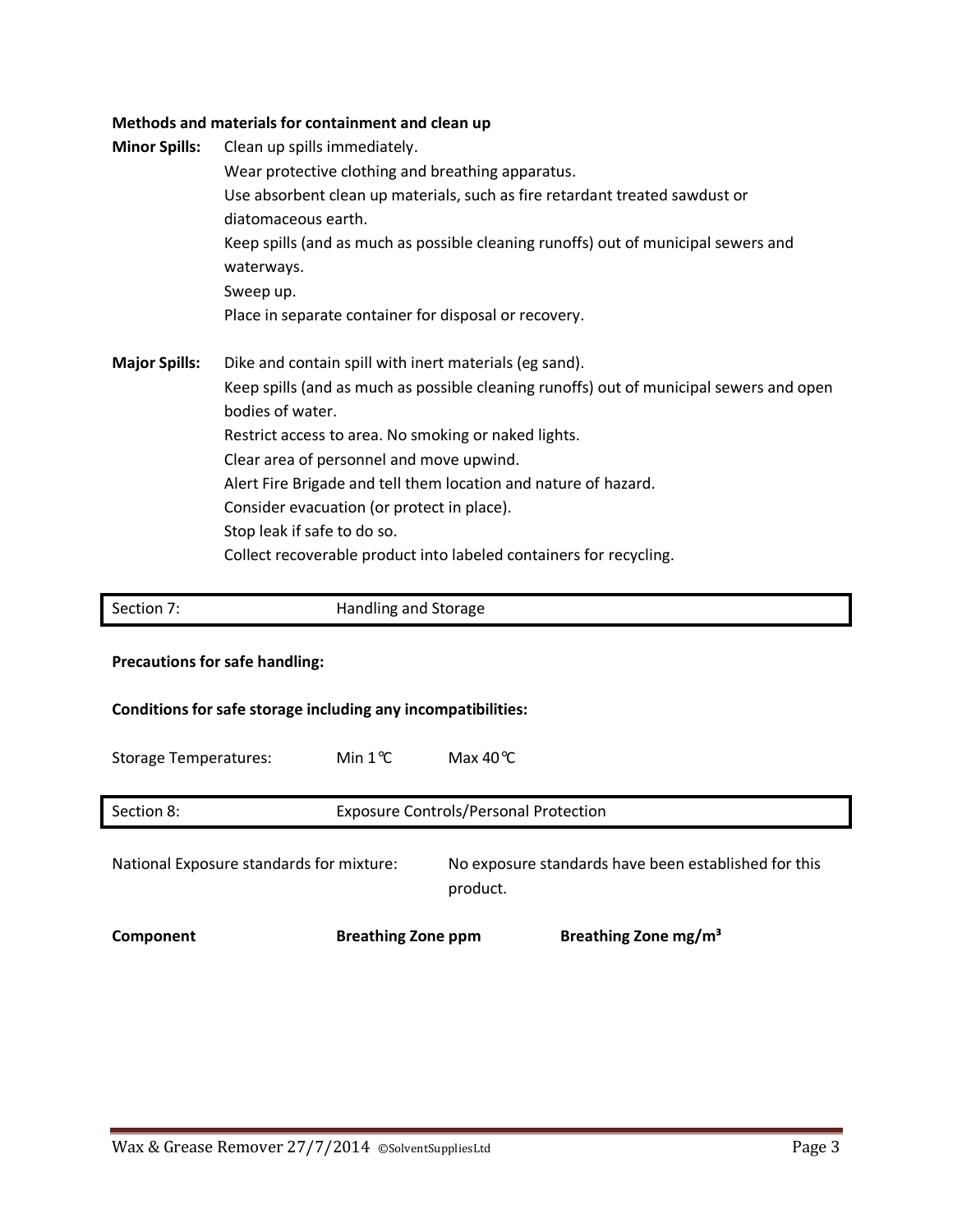### **Personal Protection:**

| Eye:               | Safety eyewear with splash guards or side shields to prevent eye contact is<br>recommended when using any paint.                                                                                                                                       |
|--------------------|--------------------------------------------------------------------------------------------------------------------------------------------------------------------------------------------------------------------------------------------------------|
| Hands/Feet:        | Protective clothing. Gloves of neoprene or nitrile rubber – Industrial weight lined<br>gauntlet recommended.                                                                                                                                           |
| Other:             | Overalls, impervious clothing, barrier cream, eyewash unit, skin cleansing cream.<br>Practice good caution and personal cleanliness to avoid skin contact. Avoid breathing<br>vapours of heated materials. Wash hands thoroughly before handling food. |
| <b>Respirator:</b> |                                                                                                                                                                                                                                                        |

| Section 9: | <b>Physical and Chemical Properties</b> |
|------------|-----------------------------------------|
|            |                                         |

### Appearance: Clear liquid

| Odour       | ΡH  | Vapour   | Vapour  | <b>Boiling</b> | Melt   | Solubility | Volatile by |
|-------------|-----|----------|---------|----------------|--------|------------|-------------|
|             |     | Pressure | Density | Point          | Freeze |            | Weight      |
| Hydrocarbon | n/a |          |         | 47℃            |        | Immiscible | 100         |

| Section 10:                                   | <b>Stability and Activity</b>                                                 |
|-----------------------------------------------|-------------------------------------------------------------------------------|
| <b>Chemical Stability:</b>                    | Product is considered stable under normal storage and handling<br>conditions. |
| Conditions to avoid:<br>Incompatible Material | Freezing, excessive heat and changes in temperature.                          |
| Hazardous decomposition product:              | Oxides of carbon and nitrogen.                                                |
| Hazardous reactions:                          | Hazardous polymerization will not occur.                                      |
|                                               |                                                                               |
| Section 11:                                   | Toxicological Information                                                     |

No data available for this product.

Refer to individual raw materials.

Component: Oral: LD50 mg/kg Dermal: LD50 mg/kg Inhale: LC50 ppm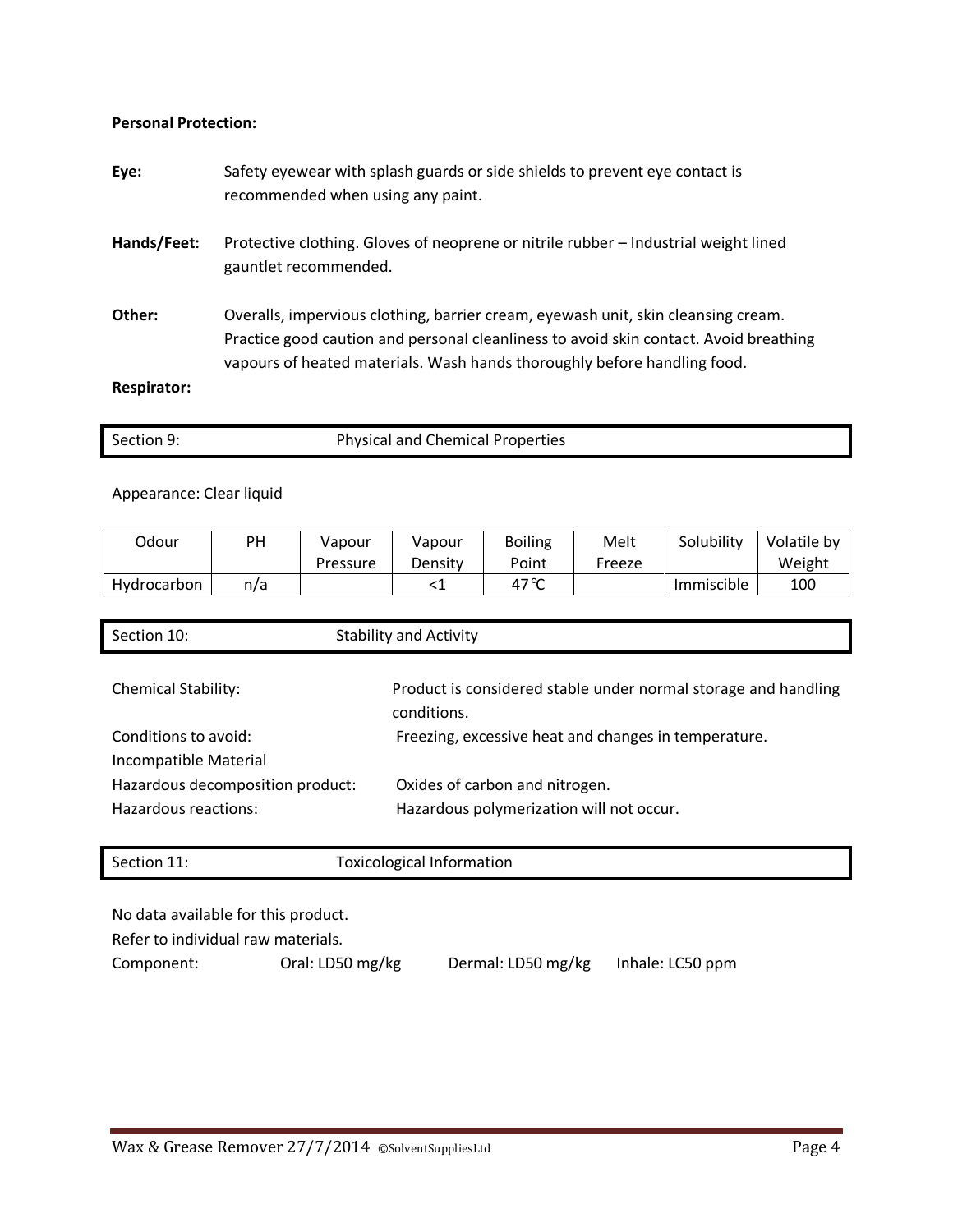### Section 12: Hazard Identification

No data available for this product.

Do not allow the product to enter the environment.

Component: Fish: LC50 mg/Lt BCF: <100 Kow

Special precautions for landfill or incineration.

Consult manufacturer for recycling options and recycle where possible.

Decontaminate empty containers. Observe all label safeguards until containers are cleaned and destroyed.

| Section 14:                   | <b>Transport Information</b>         |  |
|-------------------------------|--------------------------------------|--|
|                               |                                      |  |
| <b>UN Number:</b>             | 1263                                 |  |
| <b>UN Proper Shipping:</b>    | Paint related material               |  |
| <b>Subsidiary Risk:</b>       |                                      |  |
| Poison Schedule:              | Hazchem Code: 3(Y)E                  |  |
| Packing Group: II             | Class: 3                             |  |
| Special precautions for user. |                                      |  |
| $C = 112.4$                   | Des anderste and the famous and a se |  |

| Section 15:              | <b>Regulatory Information</b>                                                                                                                                                                                      |  |
|--------------------------|--------------------------------------------------------------------------------------------------------------------------------------------------------------------------------------------------------------------|--|
| Group Standard:          | HSR002662 Surface Coatings & Colourants - Flammable.<br>Class 3.1B required for quantities greater than 250Lt (Containers greater than<br>5Lt capacity) or greater than 500Lt (Containers less than 5Lt capacity). |  |
| <b>Approved Handler:</b> |                                                                                                                                                                                                                    |  |

Section 16: Cher Information Date of Preparation: 27/7/2014

Literature references: MSDS's for individual raw material